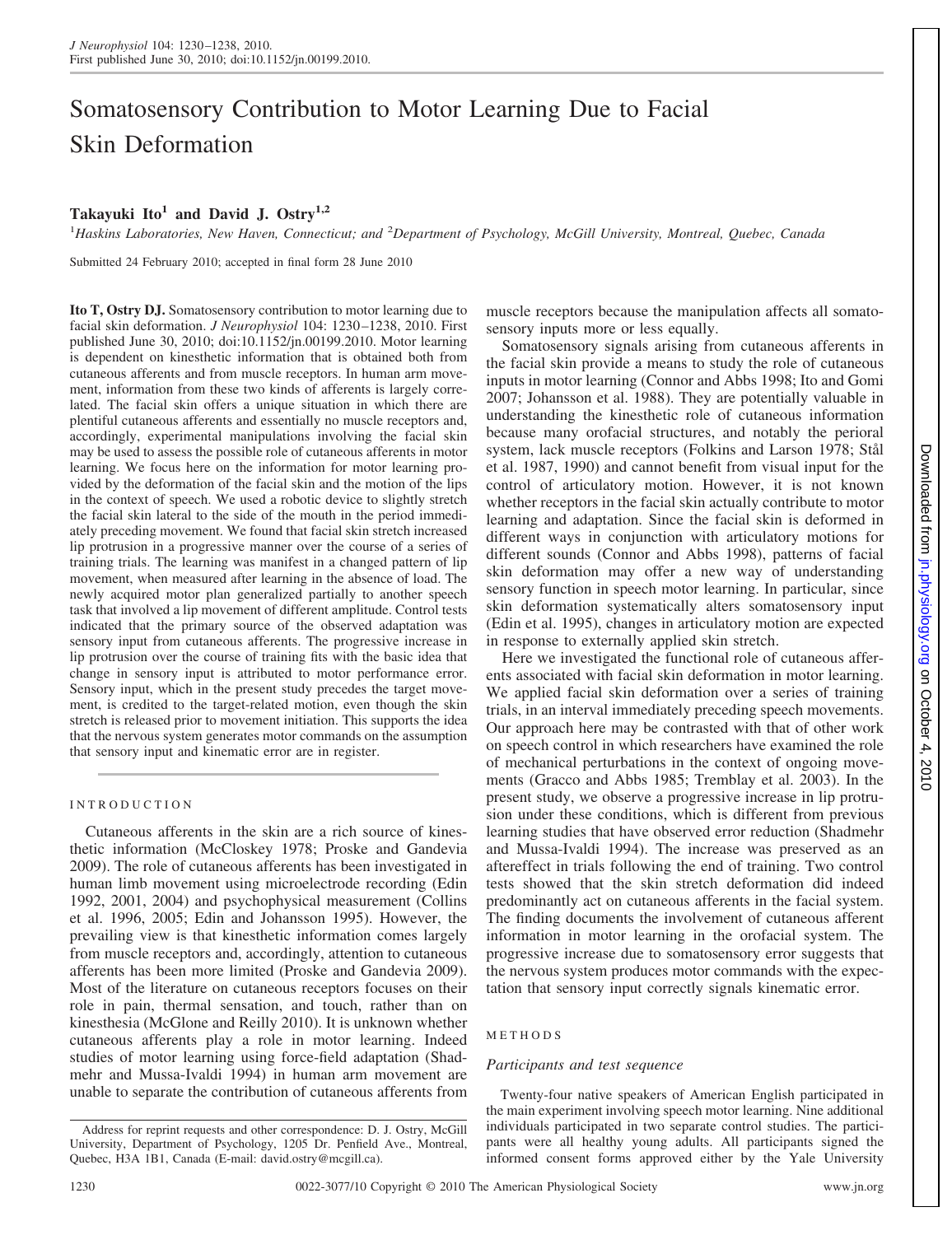Human Investigation Committee or by the Institutional Review Board of McGill University.

We examined whether patterns of lip movement in speech could be changed by deforming the facial skin lateral to the oral angle. To address this issue, we gently stretched the facial skin under computer control (see *Experimental manipulation*), to modulate somatosensory inputs in the context of a simple adaptation paradigm that entailed the repetition of a speech utterance involving lip motion. In the test, we focused on lip protrusion in the production of "w" in the training utterance, "see wood." We instructed participants to speak in their usual manner and to maintain a constant volume by monitoring a sound level meter. Each participant was asked to synchronize his/her speech utterances with audio and visual cues that helped to maintain a constant speaking rate. In total, 4 of the 24 participants showed excessive variation in the amplitude of lip protrusion movements for the production of "w" and were excluded from the analyses that follow.

In *experiment* 1, we assessed the extent to which adaptation occurred in response to the facial skin stretch perturbation. We first recorded the lip movement trajectory over the course of 20 repetitions in the absence of load. The skin stretch perturbation was then applied over the next 200 repetitions as a training phase. After the training phase, articulatory motion without the skin stretch perturbation was recorded (20 repetitions) to assess the presence of training aftereffects. We carried out a control study in which different participants repeated the same training utterance under null conditions (without the skin stretch perturbation) for the same number of trials (240). Seven individuals participated in perturbed and control conditions, respectively.

In *experiment* 2, we assessed generalization of learning by determining whether the pattern of adaptation, acquired in the context of the training task, transferred to other speech movements involving different amplitudes of lip motion. Six participants were involved in this test. We used the consonant "h" in the transfer task because it involves the weakest specification for lip configuration of any consonant in English and thus permits any generalization of prior learning to be seen with few competing requirements for the production of the "h" sound. Participants were required to produce the same training movements involving "see wood" as in *experiment* 1. Twenty repetitions of the transfer utterance " see hood" were recorded under null conditions (without the skin stretch perturbation) preceding and following the training session, to assess movement patterns prior to training and possible transfer of aftereffects as well.

We carried out two separate control tests (*experiments* 3 and 4) to evaluate the contribution of cutaneous inputs and muscle receptors to the somatosensory response to skin stretch. Muscle spindles are present in only a few muscles in the orofacial system (Folkins and Larson 1978; Stål et al. 1987, 1990). One notable exception, where muscle spindles are plentiful, is the jaw closer muscle masseter, which is immediately adjacent to the site of the skin stretch perturbation. Accordingly masseter muscle receptors may be activated during skin stretch. In a first control test (*experiment* 3), we examined whether the skin stretch perturbation induces a reflex response in masseter. We recorded electromyographic (EMG) responses in masseter under a range of skin stretch conditions and, for comparison purposes, we also recorded the stretch reflex response of masseter to a downward tap on the chin with a calibrated hammer. In a second control experiment (*experiment* 4) we recorded the position of the jaw in response to different amounts of skin stretch, to assess the possibility that the skin stretch perturbation resulted in jaw motion.

## *Experimental manipulation*

The primary experimental manipulation involved the application of facial skin stretch under computer control, which was delivered in conjunction with the speech utterance. We programmed a small robotic device (Phantom 1.0, SensAble Technologies, Woburn, MA) to apply the skin stretch loads (Fig. 1). The skin stretch was produced using small plastic tabs  $(2 \times 3$  cm) that were attached bilaterally with double-sided tape to the skin at the sides of the mouth and then connected to the robotic device through thin wires. The wires were supported by pulleys to avoid contact between the wires and the facial skin. A constant force load pulled the facial skin backward. The amplitude of the force was separately set according to the experiment. In the motor learning studies (*experiments* 1 and 2), the perturbation was timed to alter somatosensory inputs during the motion planning interval immediately preceding the target articulatory motion. We also restricted the perturbation to the interval before movement to ensure that any observed effects on lip or jaw movements were not simply the mechanical consequences of the applied load.

On each trial, two tones were presented through external speakers, separated by a 500-ms interval. The subject was asked to use the two tones as pacing signals and to start speaking 500 ms after the second tone. The load was turned on at the start of each trial (in conjunction with the presentation of visual cue and first tone) and was released at the onset of the "s" sound in "see." The duration of the force application was almost exactly 1 s, averaging  $0.99$  s ( $\pm 0.028$  SE) over participants, and served to shift lip position backward during the period of load application. The release was timed to ensure that the load was removed before the onset of the lip movement for "w," which started about 100 ms after the beginning of the "s" sound. Thus the load had no mechanical effect on the production of lip motion for the target sound. The load amplitude was set at 1.0 N.

We focused on the skin at the sides of the mouth for a variety of reasons. The sides of the mouth are mechanically linked with the lips in terms of anatomy. Johansson et al. (1988) reported infraorbital nerve afferents with cutaneous receptive fields at this location that are activated by speech production. Stretching the facial skin at this location induced modulation of speech perception in a manner related to the associated articulatory motion (Ito et al. 2009). Skin stretch at this location also results in a compensatory reflex response that is normally evoked by unpredictable jaw position change (Ito and Gomi 2007).

In the first control study (*experiment* 3), we recorded EMG from the masseter on the left side of the face (four participants). First, we elicited a reflex response in jaw closer muscles by tapping the chin with a tendon hammer (MLA93; ADInstruments, Colorado Springs, Colorado). The onset and amplitude of the impact force were measured using a piezo-electric sensor embedded within the head of the hammer. The maximum tapping force was about 2.5 N. We used this manipulation to verify electrode placement and also to examine the latency of the jaw-jerk reflex response. We obtained EMG data from



FIG. 1. Experimental set up for facial skin stretch perturbation.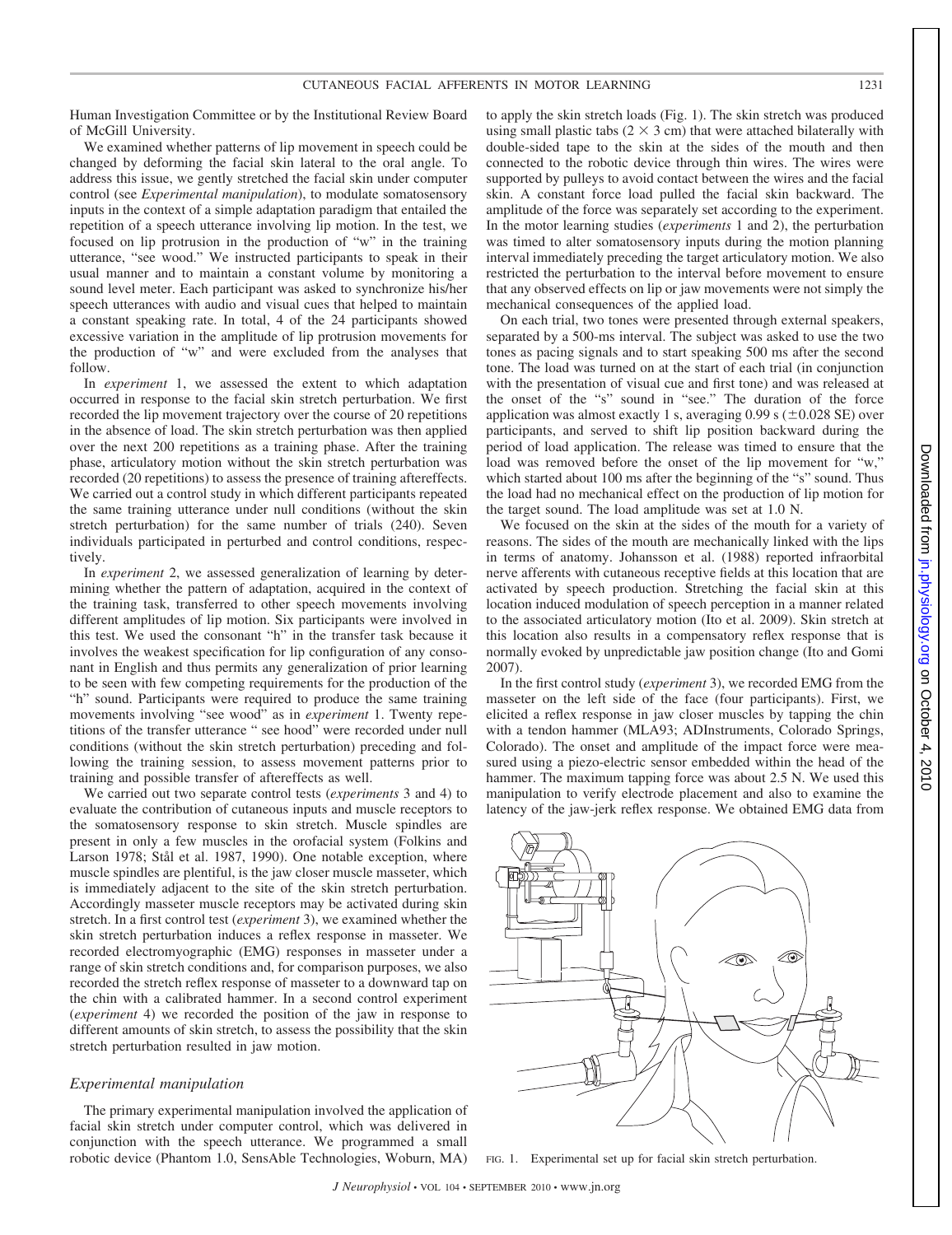20 downward taps to the chin under resting conditions. Next we examined EMG responses in the masseter muscle, using the same skin stretch perturbation lateral to the oral angle that was used in *experiments* 1 and 2 to study speech motor learning. The participants maintained steady bite force of 10% of maximum voluntary contraction with the aid of visual feedback of rectified and filtered EMG signals. Note that masseter responses to skin stretch are not observed under resting conditions. The skin stretch perturbation was delivered once background EMG activity was stable at the target level. Five amplitudes of skin stretch load  $(1, 2, 3, 4, \text{ and } 5 \text{ N})$  were delivered in a random order. Twenty trials were recorded at each force level. In a second session, we used the same procedure to examine EMG responses to facial skin stretch at a location that was even closer to the masseter. In this case, the skin stretch stimulus was applied at a location immediately anterior to the EMG electrodes, that is, posterior to the original skin stretch site (lateral to the oral angle).

In a second control test with different participants (*experiment* 4), we examined whether the skin stretch perturbation altered jaw position and, in so doing, possibly activated muscle spindle afferents. Five individuals participated in this experiment. The participants were asked to hold the jaw in position for the production of "ee" as in "see." This was accomplished by having participants produce the utterance "ee" aloud and then sustain it for several seconds. Participants were instructed to stop voicing in response to a visual cue and to maintain that jaw position until a second visual cue was presented. The skin stretch perturbation was applied 500 ms after the initial cue to stop voicing. Four force conditions (0.0, 0.4, 0.8, and 1.2 N) were tested in a random order. Fifteen trials were recorded in each condition.

#### *Signal processing*

Upper lip, lower lip, jaw, and head motion and skin stretch were each sampled at 250 Hz by using the Optotrak system (Northern Digital, Waterloo, Ontario, Canada). The measurement sites depended on the experiment. Markers for the lip were put on the vermilion border at the centerline of the face. Jaw position was measured by placing a marker near the tip of a thin metal bar that was part of a dental appliance, which we attached to the mandibular teeth with a dental adhesive. Head movement measures were obtained using a small plastic plate with three markers, taped to the forehead. The markers that were used to measure facial skin stretch were put on the center of the plastic tabs at the sides of the mouth. In off-line processing after the experiment, all kinematic data were low-pass filtered at 10 Hz and head motion was removed from the articulatory position data using standard coordinate transformation procedures (Shiller et al. 1999). In the motor learning studies (*experiments* 1 and 2), we assessed the horizontal displacement of the upper lip in the production of "w" in the training task and for the production of "h" in the transfer task. The amplitude of horizontal movement was calculated as the difference between initial lip position and the maximum lip protrusion in the production of the target utterances. Initial lip position for "w" was scored at the offset of "s" in "see wood" based on our observation that lip protrusion started with the termination of the "s" sound. The offset of "s" was obtained using the acoustical analysis described in the following text. We followed the same procedure to obtain the start of the movement for "h." Maximum lip protrusion for "w" was readily identified and always coincided with the acoustically defined "w" segment. For "h," if there were no clear maxima for lip protrusion because of the relatively neutral lip configuration for the production of "h," we used the midpoint of "h" production, which was determined from the acoustic signal. In the control study involving kinematic data (*experiment* 4), we assessed position change due to the skin stretch perturbation, both in the jaw and in the facial skin lateral to the oral angle. The positions before and after the skin stretch were quantified using 100-ms time bins centered at 100 ms before the onset of the skin stretch perturbation and 100 ms immediately after. The position changes were calculated by subtracting the position before the perturbation from the position after the perturbation.

Acoustical signals were analog low-pass filtered at 8 kHz and recorded at a 16-kHz sampling rate. We focused on the first (F1) and second (F2) formant frequencies, which are the first two acoustical resonant frequencies in the speech signal and are determined by the shape of the vocal tract. F1 and F2 were extracted using Praat software at the point of maximum lip protrusion. In the production of "w" sounds, a primary vocal tract constriction between the lips and a secondary constriction near the middle of the vocal tract determine values for F1 and F2 (Stevens 1998). In general, F1 and F2 in the production of "w" are lower than corresponding formant values in "oo," in spite of a similar vocal tract configuration. Higher resonant frequencies, F3 and above, have substantially smaller amplitudes for "w" (Stevens 1998) and were not assessed quantitatively. Zero crossing rates in the acoustical signal were used to detect the start and end of "s" in "see wood" for purposes of both on-line control of the skin stretch perturbation and off-line kinematic analysis. The production of "h" was identified by the absence of acoustical power in the time interval corresponding to articulatory motion.

Electromyography (EMG) was used to measure muscle activity in the masseter. Bipolar surface electrodes (Ag–AgCl) were placed in the direction of the muscle fibers of the masseter muscle on the left side of the face. The electrode placement was determined using palpation and verified by examining EMG activity during voluntary clinching and jaw movement. We also verified electrode placement by tapping the chin to elicit a jaw reflex response. The EMG signals were amplified and band-pass filtered (30 –2 kHz) with a biomedical amplifier (Grass Technologies, West Warwick, RI) and recorded at a sampling rate of 4 kHz. Rectified and filtered data were aligned at the stimulus onset and averaged in each force condition. Reflex amplitude was calculated by temporally averaging the rectified EMG signal using a 10-ms time window. This period was chosen because a 10-ms bin width had proved to be adequate in capturing perioral reflexes (Di Francesco et al. 1986; Okdeh et al. 1999) and the jaw-jerk reflex (Lund et al. 1983; Miles et al. 2004). We focused on three time periods in the reflex response, which we will refer to as JJ, R1, and R2 (see Fig. 4*A*). JJ was the interval associated with jaw-jerk reflex. To deal with individual variation in the latency of this response we used 10-ms intervals starting 5, 6, or 7 ms after stimulus onset to evaluate the magnitude of the jaw-jerk response. The R1 and R2 intervals were set at 27–37 and 52–62 ms after stimulus onset, respectively. These values corresponded to the location of peak EMG responses based on the entire data set (see Fig. 4*A*). The background EMG level (BK) was obtained in a 10-ms interval starting 20 ms before stimulus onset.

#### *Statistical analysis*

In the speech motor learning study we carried out quantitative tests using as dependent measures the amplitude of the horizontal upper lip motion in each target utterance and F1 and F2 frequencies in the acoustics. For both the kinematic and the acoustical data, we averaged on a per participant basis over blocks of 10 repetitions. We omitted the first data point (first 10 repetitions) for each participant to ensure that participants were familiar with the experimental situation. For kinematic analyses we also transformed the data to *z*-scores to reduce interparticipant variability due to amplitude differences. A one-way repeated-measures ANOVA was used to assess differences in the kinematic and acoustic data over the course of training. Regression analysis was also carried out to test for a progressive change in the training phase. To examine motor adaptation effects, we focused on kinematic differences before and after the adaptation phase and also at beginning and end of training. The former measure evaluates adaptation by examining changes in null condition movements before and after learning. The latter examines the training effect in the presence of the perturbation over the course of adaptation. We focused on whether training resulted in a nonzero aftereffect. We evaluated the

Downloaded

from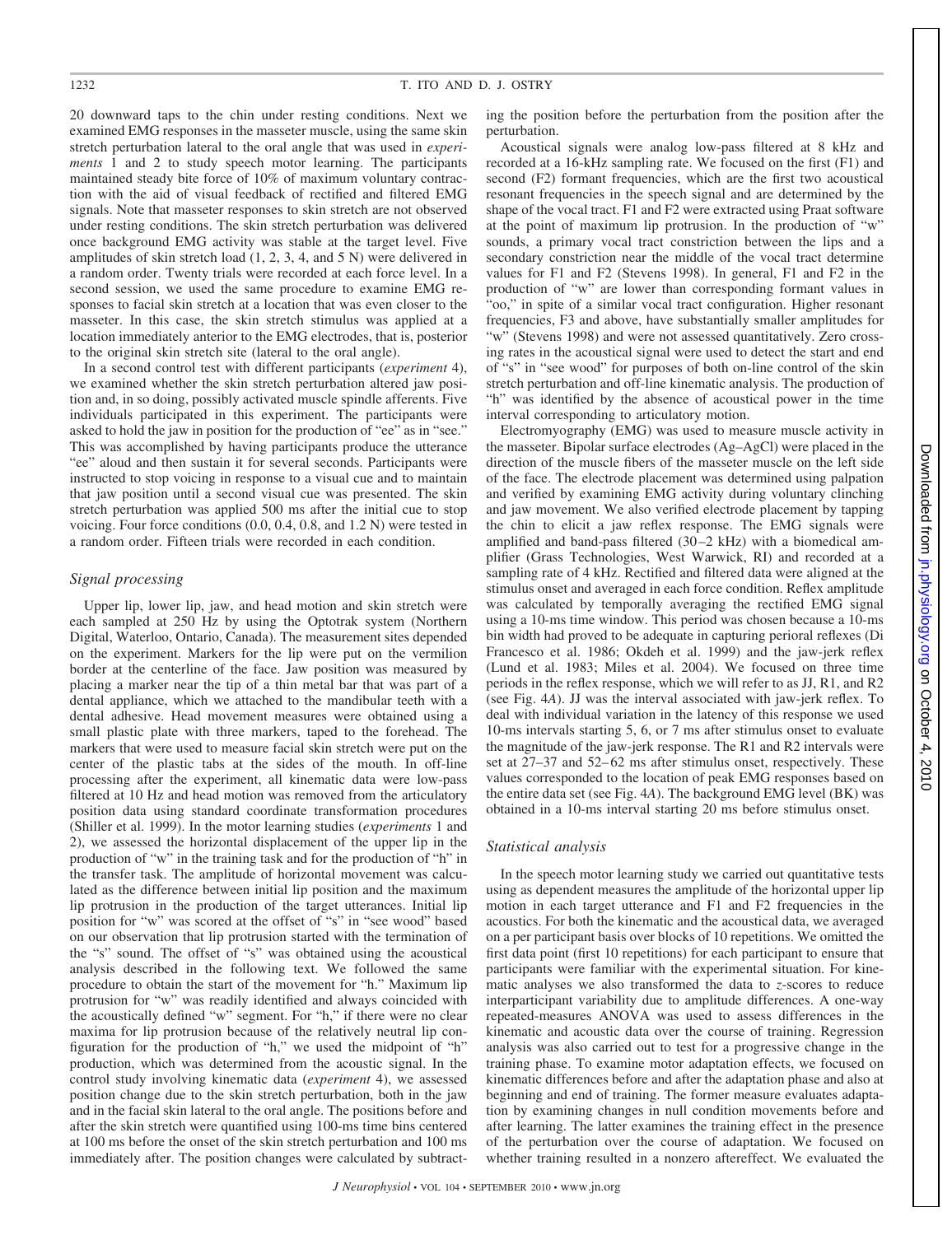ratio of the after-training lip protrusion to the before-training protrusion, averaged over participants, as a measure of the aftereffect in the training task and also for purposes of assessing transfer of learning. We also assessed the immediate effects on movement of the onset and offset of the skin stretch perturbation. We also calculated a correlation coefficient between kinematic and acoustic measures.

In the first control test, the dependent measure was the amplitude of the EMG response in the masseter muscle. The amplitude was obtained for each participant separately by averaging rectified and filtered EMG activity during predetermined time periods (BK, JJ, R1, and R2; see Fig. 4*A*). We transformed the amplitude measures to *z*-scores on a per participant basis and averaged across participants. A two-way repeated-measures ANOVA was used to assess differences associated with the time at which the response was measured (BK, JJ, R1, and R2) and the magnitude of the skin stretch perturbation (1, 2, 3, 4, and 5 N). We carried out Bonferroni-corrected comparisons for each variable, if applicable. To assess reflex responses due to the skin stretch perturbation, we specifically focused on the difference from the background EMG level (BK) in each of the EMG measures. In the second control test, the dependent measures were the change in vertical and horizontal position of the jaw. A one-way repeatedmeasures ANOVA was conducted for each jaw position measure separately to assess potential differences in position across the four levels of the perturbation load (0, 0.4, 0.8, and 1.2 N). Our primary interest was the difference in jaw position between the null condition and the other three force conditions. We also calculated a correlation coefficient between the position change of the jaw and the measured magnitude of facial skin stretch.

## RESULTS

The aim of these experiments was to assess the role of somatosensory information in speech learning. Somatosensory inputs were modified by stretching the facial skin under computer control in conjunction with the repetition of a speech utterance. We found that the amplitude of upper lip protrusion systematically increased over the course of training. Movement toward the new target was preserved in aftereffect trials when the load was removed after the completion of training. Figure 2*A* shows, for a single participant, representative examples of upper lip motion as a result of training with the skin stretch perturbation. The trajectories of lip protrusion are shown in the sagittal plane during the production of "w." The trajectories are aligned at the onset of lip protrusion. The black line shows the trajectory before training. The amplitude of horizontal motion increased slightly at the beginning of the training (green dashed line; also see Fig. 2*B*). At the end of the training, the horizontal amplitude was substantially magnified (blue dashed line). This change was largely maintained in aftereffect trials (red solid line). Overall, greater upper lip protrusion was observed following training.

Figure 2*B* shows the mean amplitude of the upper lip protrusion movement in standard score units over the course of the experiment. The symbols in the gray areas represent lip protrusion before and after the training phase in the absence of load. The line segments in the middle of the panel show the pattern of upper lip displacement over the course of training. Error bars and shaded areas surrounding the solid lines give the SE across participants. The data shown in red represent the behavior of participants trained with the skin stretch perturbation; the data in black represent control subjects. For visualization purposes, we aligned the data from control and perturbation conditions at zero before training.

We observed two effects due to the skin stretch perturbation. First, and most important, there was a progressive increase in the amplitude of upper lip displacement over the



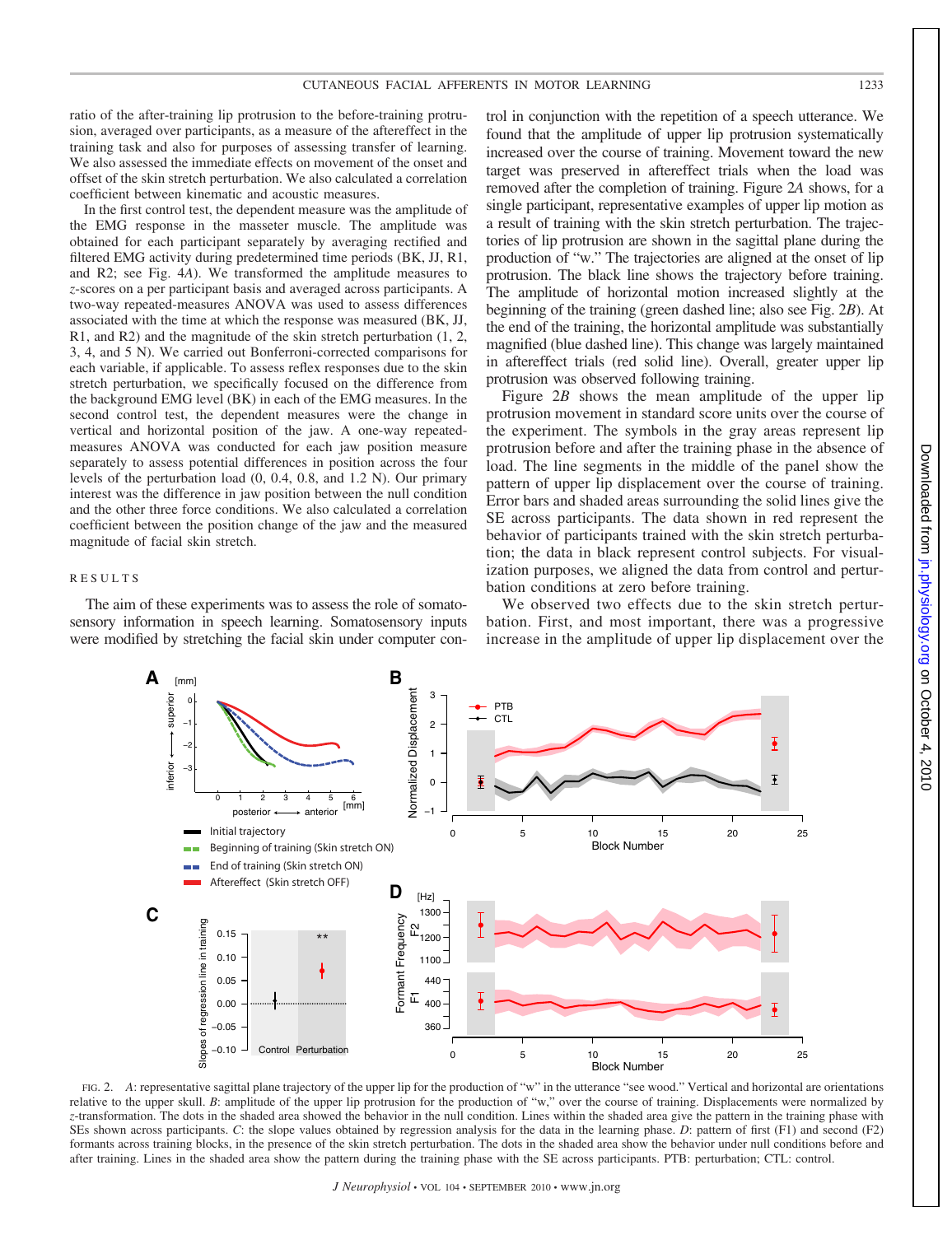course of the training phase (red line in Fig. 2*B*; note that absolute upper lip position also increased over training). The pattern of lip protrusion in the no-load control condition did not change over the course of training (black line in Fig. 2*B*). The progressive change in lip protrusion in the training phase was verified in a regression analysis (Fig. 2*C*). The regression was conducted on a per subject basis, using as a dependent measure the mean lip protrusion in 20 blocks of 10 repetitions each. The resulting slope, averaged over participants, was reliably different from zero in the training with skin stretch ( $t_6 = 4.38$ ,  $P < 0.005$ ). In the control condition, the slope was not different from zero ( $t_6 = 0.36$ )  $P > 0.70$ ).

We also examined learning by assessing differences in lip protrusion between the start and end of training and also under null conditions before and after learning. Figure 3*A* shows the mean amplitude of both of these differences in standard score units. The *left panel* (training) shows an increase in upper lip displacement between the start and end of the training phase (99% confidence interval [CI], 0.067–2.85). The *right panel* (aftereffect) also shows an increase, under null conditions, between lip displacement before and after learning (99% CI, 0.24 –2.42). Repeated-measures ANOVA indicated a reliable increase in protrusion  $[F(1,6) = 18.55, P < 0.005]$  that, as shown in the *right* and *left panels* of Fig. 3*A*, was similar in magnitude with the load on and off  $[F(1,6) = 0.47, P > 0.5]$ . Thus the training effect that occurs during skin stretch is preserved after removing the perturbation. The average change in lip protrusion due to adaptation (1.36 mm) was 83% of the average horizontal lip displacement for the production of "w" before training (1.64 mm). The results suggest that the motor plan was modified in a progressive manner on the basis of the skin stretch perturbation.



FIG. 3. *A*: amplitude of training and aftereffect in repetitions of "see wood." *B*: amplitude of the compensatory effect in *experiment* 1. *C*: amplitude of the training effect following repetitions of "w" and aftereffect amplitude in the transfer task with "h." Displacements are normalized by *z*-transformation. The error bars showed the SE across participants.

A second main effect due to the skin stretch perturbation was an abrupt compensatory change in lip protrusion. This change can be seen at the very start and end of the skin stretch sequence shown in Fig. 2*B*; the amplitude of lip protrusion increases in the trials immediately after application of the perturbation force (onset change) and suddenly decreases in the trials immediately after removal of the perturbation (offset change). The compensatory change is summarized in standard score units in Fig. 3*B*. ANOVA revealed a reliable change in lip position with the introduction or removal of load  $[F(1,6) =$ 42.15,  $P \le 0.001$ . The magnitude of the sudden lip position change was similar in the two conditions  $[F(1,6) = 0.47, P >$ 0.5]. In both cases, the overall change was reliably different from zero (99% CI, 0.24 to 1.56 for the onset change and 0.39 to 1.66 for the offset). Thus the change in lip movement that occurs in response to load thus comprises a compensatory component (shown in Fig. 3*B*) that is constant in magnitude over the course of training and an adaptive effect (Fig. 3*A*) that progressively increases over the same interval.

The finding that somatosensory inputs alter lip position in speech learning is underscored by an acoustical analysis of the perturbation group. We did not find any systematic change in either the first (F1) or the second (F2) formant frequency, measured at the peak displacement of the upper lip (Fig. 2*D*). Repeated-measures ANOVA, conducted separately for F1 and F2 frequencies, found no reliable differences over the course of 20 experimental blocks and two null blocks that preceded and followed training  $[F(21,126) = 0.94, P >$ 0.5 and  $F(21,126) = 0.79$ ,  $P > 0.7$  for F1 and F2, respectively]. Neither F1 nor F2 was correlated with the amplitude of upper lip protrusion ( $r = -0.10$  and  $-0.03$  for F1 and F2, respectively). When acoustical patterns were assessed on a per subject basis, there were individual instances in which there were acoustical differences between conditions when the skin stretch perturbation was initially applied, when it is removed, and even following the removal of all loads at the end of the experiment. However, there were no consistent patterns over subjects, nor were acoustics correlated with lip motion on a per subject basis. The absence of any systematic acoustical change may be due in part to small overall changes in vocal tract length over the course of training (2–3% increase in length) and to the possibility of compensation by the other articulatory organs to maintain acoustical outputs. The present finding is consistent with the idea that articulatory movements in speech motor learning may be controlled independent of acoustic signals (Nasir and Ostry 2008; Tremblay et al. 2003).

In a second experiment, we examined generalization of learning to other speech movements that differed in amplitude. Figure 3*C* shows differences in lip protrusion for the training utterance ("see wood") between the start and end of training and also for the transfer utterance ("see hood") under null conditions before and after learning. As in *experiment* 1, there was a change in lip protrusion between the start and end of skin stretch training (95% CI, 0.03–1.44) and likewise a change in lip protrusion before and after learning for the transfer utterance (95% CI, 0.05–1.03). However, the transfer effect is smaller than that observed with the training utterance, although the difference is not reliable statistically  $[F(1,5) = 0.23, P > 0.6]$ . The change in amplitude for "h" in the transfer utterance under null conditions was 73% as large as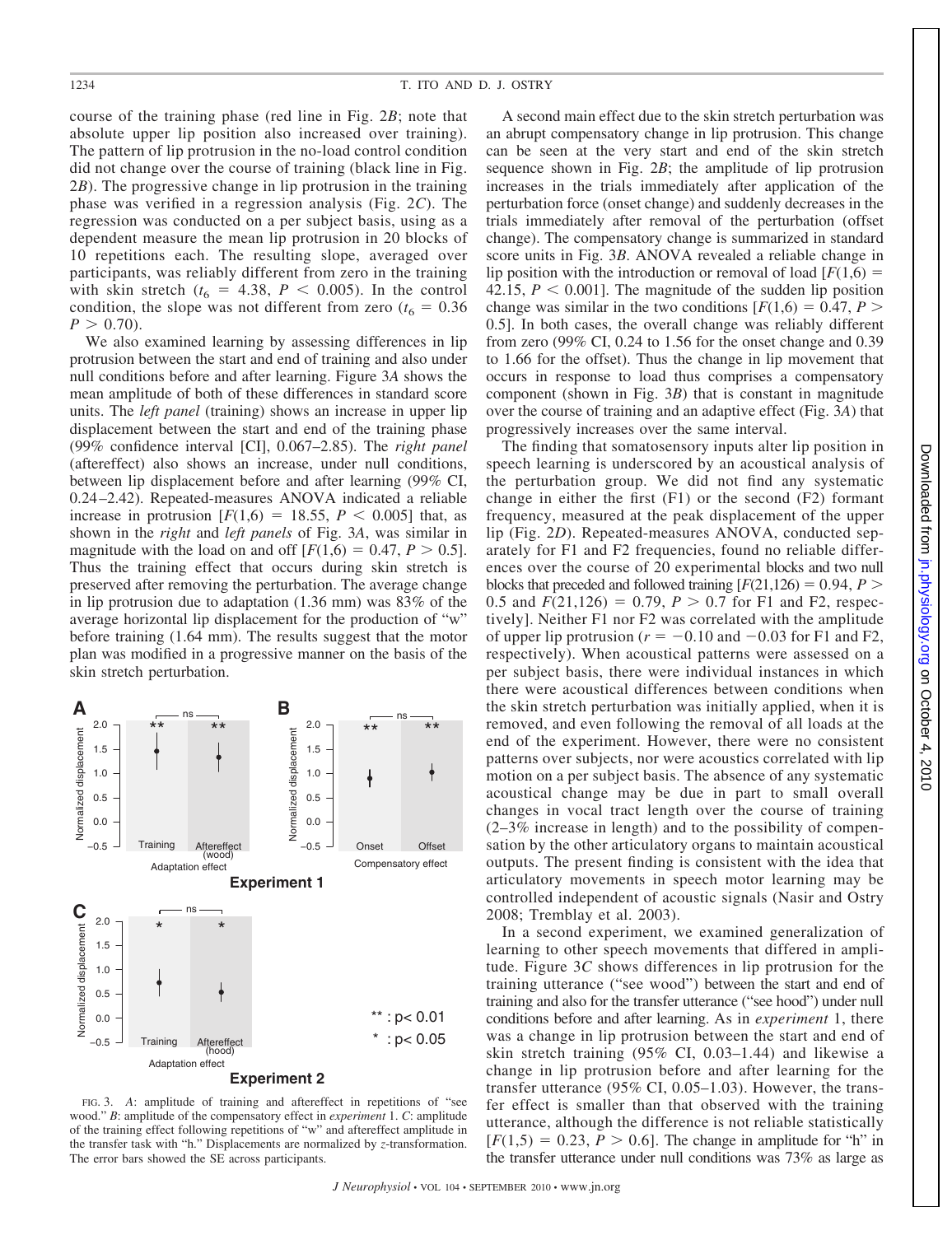the change observed during skin stretch when participants trained directly with repetitions of "w" (Fig. 3*C*).

We carried out two control tests that focus on the somatosensory inputs that are involved in the sensory modulation due to skin stretch. There are only a few muscle spindles in facial muscles, particularly in the muscles that generate lip motion (Folkins and Larson 1978; Stål et al. 1987, 1990). Thus the primary source of sensory information due to the skin stretch perturbation is presumably from cutaneous afferents. One exception is the jaw closer muscle masseter that has many muscle spindles. Since the masseter is close to our stimulus site (lateral to the oral angle), the skin stretch perturbation may directly stimulate masseter muscle spindles and, accordingly, the learning that we have observed could reflect this proprioceptive input. A related possibility is that the skin stretch perturbation may alter the position of the jaw and, in so doing, may activate the muscle spindles in the jaw closers. We carried out two separate control tests to assess the possibility that we were activating jaw closer muscle spindles with our perturbation.

In a first control experiment, we assessed whether the skin stretch perturbation that we used in the learning test is able to induce a jaw-jerk reflex, which is a stretch response arising from spindle afferents in the masseter ( $\sim$ 8 ms; range: 6–10 ms; see summary in Murray and Klineberg 1984). We elicited a short-latency reflex response by tapping the chin with a calibrated jaw hammer. However, when we applied the skin stretch perturbation that we used in the test of speech motor learning and indeed even when we applied larger skin stretch forces (5 N) we obtained no evidence of this short-latency masseter response. Instead, we observed small-amplitude graded inhibitory and excitatory effects in the masseter at considerably longer latencies ( $\sim$ 20 and 50 ms, respectively). Figure 4*A* shows the temporal pattern of masseter EMG in data from a single representative participant. The *top panel* shows the reflex response due to chin tapping. The reflex was elicited consistently in all four participants. The mean latency across participants averaged  $6.2 \text{ ms } (\pm 0.78 \text{ SE})$ . The *bottom panel* shows the EMG response due to the skin stretch perturbation. The lines in five different colors represent the averaged responses in each force condition  $(1, 2, 3, 4, \text{ and } 5 \text{ N})$  for the same participant as in Fig. 4*A*. The vertical dotted line represents the timing of stimulus onset. Stretching the skin lateral to the oral angle induced reflex responses of the masseter in multiple phases. An inhibitory response occurred first between 20 and 50 ms and then an excitatory response followed between 50 and 70 ms after stimulus onset. After these responses, activity returned to the baseline level that preceded the skin stretch perturbation. This inhibitory– excitatory response is similar to the jaw reflex arising from cutaneous afferents around the lip (Di Francesco et al. 1986; Okdeh et al. 1999).

The EMG responses due to the skin stretch perturbation were examined quantitatively in an analysis in which the response was partitioned into 10-ms bins. The EMG amplitude in each bin was calculated for each participant and each force level separately. Figure 4*B* shows the averaged data in standard score units. BK, JJ, R1, and R2 refer to the periods shown in the shaded areas in the *bottom panel* of Fig. 4*A*. The data for the five force levels are represented in five different colors. Error bars show the SE across the participants. The data show inhibitory responses in R1 and excitatory responses in R2. Both responses were graded accord-



FIG. 4. *A*: representative electromyographic (EMG) response in the masseter for a single participant, due to chin tapping (*top*) and the skin stretch perturbation (*bottom*). The shaded areas show the periods for the calculation of background activity (BK), jaw-jerk reflex (JJ), and the first and second reflex responses (R1 and R2). *B*: amplitude of the EMG response due to the skin stretch perturbation. *C*: amplitude of jaw position change (horizontal and vertical) and facial skin displacement (horizontal) for 4 applied forces (0, 0.4, 0.8, and 1.2 N).

ing to amplitude of the skin stretch load. The EMG amplitude in the interval associated with the jaw-jerk response (JJ) was similar to that in BK. A two-way repeated-measures ANOVA (4 time bins  $\times$  5 force levels) showed the EMG amplitude differed among time bins  $[F(3,9) = 31.49, P <$ 0.001] and the magnitude of the effect in different time bins varied with force level  $[F(12,36) = 3.03, P < 0.005]$ . Bonferroni-corrected comparisons found a significant difference in the R1 interval in the responses to the 3, 4, and 5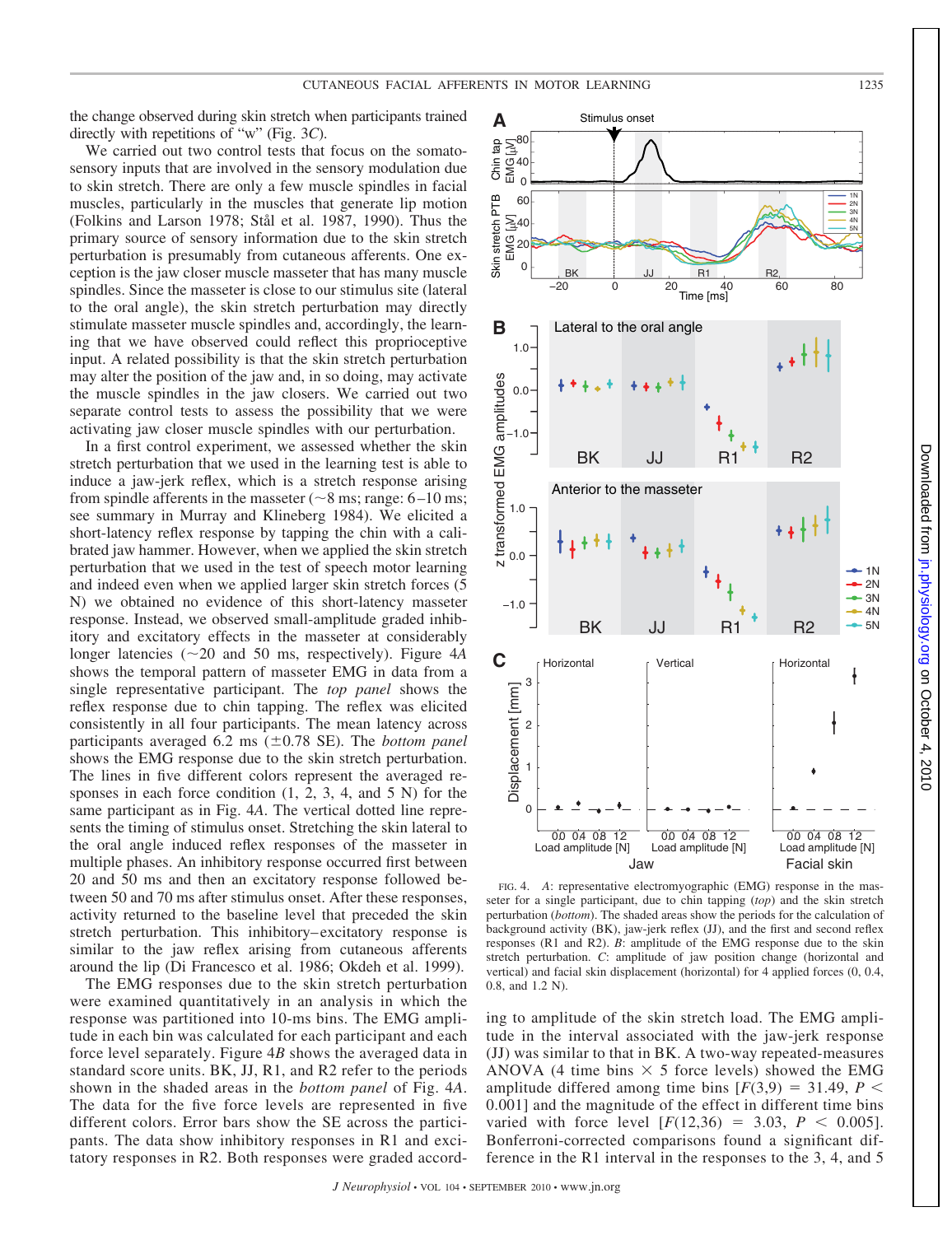N force conditions ( $P < 0.05$  in all three) relative to the background level for the corresponding force conditions. In contrast, there were no reliable differences between JJ and BK ( $P \ge 0.25$  for each of the five force levels). Tests for the R2 interval (relative to background EMG levels) also failed to produce any reliable post hoc effects ( $P \ge 0.15$  for each force level).

A similar pattern was observed when the skin stretch perturbation was delivered immediately anterior to the EMG electrodes. Figure 4*B* (*bottom*) shows the mean EMG amplitudes  $(\pm SE)$  for this site. A two-way repeated-measures ANOVA (4 time bins  $\times$  5 force levels) found that EMG amplitude differed among the time bins  $[F(3,9) = 23.13, P \le 0.001]$  and, as before, the magnitude of the effect varied with force level  $[F(12,36) = 4.39, P < 0.001]$ . The pattern of Bonferronicorrected comparisons was likewise similar. The EMG response in the R1 interval to the 2, 3, 4, and 5 N conditions was reliably different from background activity in the same conditions ( $P < 0.03$  for all four) and there was no reliable difference in activity in the JJ and BK intervals ( $P \ge 0.5$  for each force level). Similarly there were no differences between R2 EMG levels and corresponding background activity  $(P > 0.9$  in all cases). In summary, there is little evidence that the skin stretch perturbation elicits a reflex response in muscle spindle afferents. Instead, the observed pattern of masseter inhibition and excitation seen in the R1 and R2 intervals is similar to that which occurs in conjunction with cutaneous stimulation. This suggests that the current skin stretch perturbation stimulates cutaneous afferents. These results are consistent with the findings of Smith et al. (1988) who reported that a jaw-jerk reflex could be readily induced using percutaneous indentation to the masseter as small as 1 mm, whereas there was no excitatory reflex when the percutaneous stimulus was delivered in a motion parallel to the surface, on the skin directly above the masseter.

In a second control experiment, we examined whether the skin stretch perturbation produces a change in the position of the jaw that might elicit a proprioceptive response. We examined the change in jaw position following a skin stretch perturbation of 0.4, 0.8, and 1.2 N with that observed in a null condition (no skin stretch load). We found there was no reliable change in position of the jaw, even with a load of 1.2 N, which exceeded the one in the motor learning study. Figure 4*C* shows the position change of the jaw and facial skin before and after the skin stretch perturbation. The two *left panels* show the horizontal and vertical jaw position change. The *right panel* shows the amplitude of stretch in the facial skin lateral to the oral angle. The error bars show the SE across participants. The amplitude of the facial skin stretch increased with the amplitude of the applied load. In contrast, there was no reliable change in either the horizontal or the vertical position of the jaw  $[F(3,12) = 1.21, P > 0.30 \text{ and } F(3,12) = 1.78,$  $P > 0.20$ , respectively]. There was no correlation between the amplitude of facial skin stretch and the jaw position change (*r* 0.009 in the horizontal and  $r = -0.040$  in the vertical direction). Thus the skin stretch perturbation does not appear to affect jaw position in the sagittal plane, suggesting that spindle afferent input from jaw closer muscles is not altered by the skin stretch load. Based on the results of the two control tests, we conclude that the somatosensory modulation due to the skin stretch perturbation arises primarily from cutaneous afferents in the facial skin.

#### DISCUSSION

The principal finding of this study is that somatosensory inputs arising from facial skin deformation modify lip movement in a progressive manner over the course of training. The finding is consistent with the idea that somatosensory afferent input is involved in motor learning in speech. We also found that the newly acquired motor plan transferred at least partially to another utterance involving lip movement in the same direction. Two control studies suggested that the somatosensory information arising from the skin stretch perturbation came primarily from cutaneous afferents in the facial skin. Consequently, facial cutaneous afferents appear to contribute functionally to motor learning.

Cutaneous afferents provide information about the direction of skin stretch, as suggested by the finding that cutaneous responses of mechanoreceptors in the human arm and facial nerves show patterns of activity that vary systematically with the direction of stretch (Edin et al. 1995). A systematic dependence on the direction of skin stretch is also observed in speech sound perception, when the facial skin lateral to the oral angle is stretched (Ito et al. 2009). The present finding that lip protrusion is progressively modified as a consequence of skin stretch is consistent with the idea that skin stretch provides kinesthetic information.

We observed that over the course of training participants progressively increased lip protrusion in response to skin stretch. This is in contrast to previous studies of motor learning in arm reaching movements in which learning is reflected in movements that, over the course of training, progressively approach the original trajectory. In the present study, the somatosensory input that occurred just before movement affected sensory function during motion. The facial skin stretch was applied in a direction opposite to the upcoming movement; the resulting sensory input may have led the nervous system to underestimate lip position. Consequently, the actual motion may have been consistently evaluated as smaller than the intended one and motor commands may have been updated to progressively yield a larger movement. This idea is consistent with limb movement studies using tendon vibration in which vibration just before the actual motion induced an underestimate of displacement (Cordo et al. 1995). It may also be supported by the findings of Wolpert et al. (1995) who observed that a resistive force in arm reaching motion produced an underestimation of endpoint location compared with the movements in a no force condition.

The skin stretch manipulation offers the unusual perspective on sensory and motor elements of the adaptation process. Ordinarily, the two occur in combination, with sensory input signaling the magnitude of kinematic error and the subsequent adaptation involving changes to motor commands that result in error reduction. In the present study, sensory input due to skin stretch results in a progressive increase in lip protrusion. Our result fits with the basic idea that sensory error is attributed to motor performance error, which in turn subjects presumably attribute to the difference between actual and intended trajectories. What is novel about the present situation is that sensory input, which precedes the target movement, is attributed to the subsequent movement, even though the perturbation is actually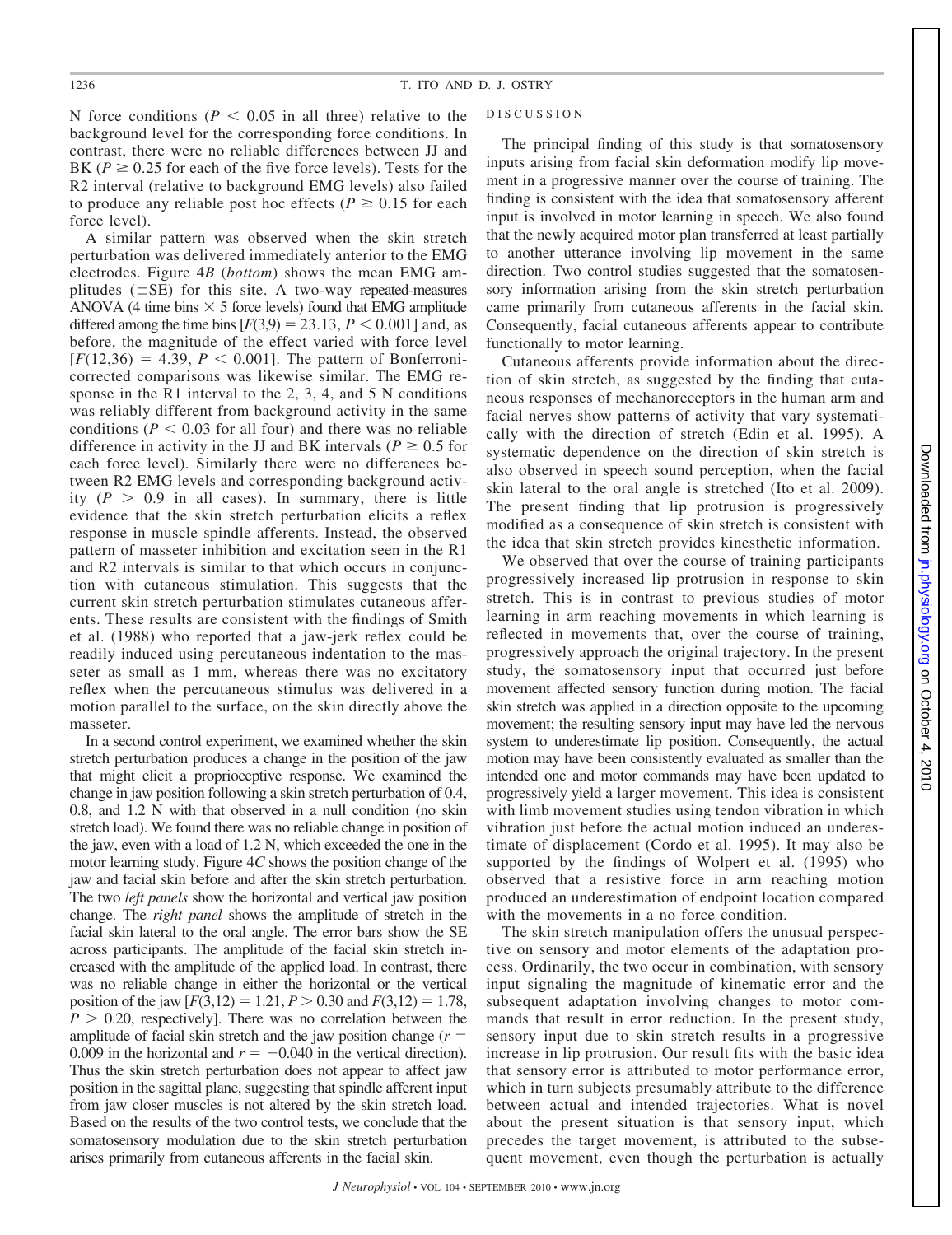released prior to movement initiation. The gradual change of the lip movement trajectory over the course of training is reminiscent of the findings of Mazzoni and Krakauer (2006) who reported that, in visuomotor adaptation, implicit strategies for the use of feedback information are used even under circumstances that lead to an increase in kinematic error. In the present situation, the results support the idea that the nervous system generates motor commands on the assumption that sensory input and kinematic error are in register.

In addition to a progressive change in lip protrusion over the course of training we also observed a compensatory response that was manifest as an abrupt overshoot in the production of the target utterance. If the sensory system provided ideal inputs to the movement control system, the overshoot would have been treated as motor performance error and corrected over the course of the training. However, there were no corrections observed and indeed the magnitude of the compensatory response seemed to be maintained over training. This suggests the sensorimotor system did not take into account the sudden change in the somatosensory configuration during movement. Neglect of the sudden somatosensory change may possibly be associated with the principal adaptation effect, that is, with the progressive increase of lip protrusion over the course of training. However, its abrupt appearance (and disappearance) with the introduction (and removal) of load suggests it is different in origin. In either case, the phenomena associated with somatosensory function during movement, including sensory suppression (Chapman et al. 1987), require further investigation.

The perturbation force was released before the onset of the lip protrusion movement associated with the "w" sound. This means that the upper lip movement always occurred without external force, even during the skin stretch training phase. When questioned, some participants reported that they were aware that the force had been released before, or just after, they started to speak, but some were not aware at all of the release or its timing. Thus regardless of participants' awareness of the presence of the load, their upper lip tended to protrude more than that in control trials. This is consistent with the idea that the feedback system in motor learning is primarily a nonconscious process. Empirical support for this view comes from the observation that participants adapted to an unconscious visuomotor rotation even when it was in conflict with an explicit visuomotor learning task (Mazzoni and Karakauer 2006).

Patterns of movement generalization are central to understanding the neural organization of motor learning (Atkeson 1989). In studies of limb motor control, the general rule is that motor learning is primarily local or instance based (Atkeson 1989; Ghahramani et al. 1996; Matter and Ostry 2007). Motor learning in speech production appears to be similarly local in that speech learning fails to transfer even to utterances that involve very similar movements (Tremblay et al. 2008). The current study showed that adaptation associated with facial skin stretch transferred, although not completely to another movement in the same direction. The finding is consistent with previous work showing that generalization over changes in movement amplitude occurs only over the portion of the movement in transfer task that is similar to that previously experienced during training (Matter and Ostry 2010).

#### ACKNOWLEDGMENTS

We thank M. Tiede for advice and assistance.

#### GRANTS

This work was supported by the National Institute on Deafness and Other Communication Disorders Grants R03-DC-009064 and R01-DC-04669.

#### DISCLOSURES

No conflicts of interest, financial or otherwise, are declared by the author(s).

#### REFERENCES

- **Atkeson CG.** Learning arm kinematics and dynamics. *Annu Rev Neurosci* 12: 157–183, 1989.
- **Chapman CE, Bushnell MC, Miron D, Duncan GH, Lund JP.** Sensory perception during movement in man. *Exp Brain Res* 68: 516 –524, 1987.
- **Collins DF, Prochazka A.** Movement illusions evoked by ensemble cutaneous input from the dorsum of the human hand. *J Physiol* 496: 857– 871, 1996.
- **Collins DF, Refshauge KM, Todd G, Gandevia SC.** Cutaneous receptors contribute to kinesthesia at the index finger, elbow, and knee. *J Neurophysiol* 94: 1699 –1706, 2005.
- **Connor NP, Abbs JH.** Movement-related skin strain associated with goaloriented lip actions. *Exp Brain Res* 123: 235–241, 1998.
- **Cordo P, Gurfinkel VS, Bevan L, Kerr GK.** Proprioceptive consequences of tendon vibration during movement. *J Neurophysiol* 74: 1675–1688, 1995.
- **Di Francesco G, Nardone A, Schieppati M.** Inhibition of jaw-closing muscle activity by tactile air-jet stimulation of peri- and intra-oral sites in man. *Arch Oral Biol* 31: 273–278, 1986.
- **Edin B.** Cutaneous afferents provide information about knee joint movements in humans. *J Physiol* 531: 289 –297, 2001.
- **Edin BB.** Quantitative analysis of static strain sensitivity in human mechanoreceptors from hairy skin. *J Neurophysiol* 67: 1105–1113, 1992.
- **Edin BB.** Quantitative analyses of dynamic strain sensitivity in human skin mechanoreceptors. *J Neurophysiol* 92: 3233–3243, 2004.
- **Edin BB, Essick GK, Trulsson M, Olsson KA.** Receptor encoding of moving tactile stimuli in humans. I. Temporal pattern of discharge of individual low-threshold mechanoreceptors. *J Neurosci* 15: 830 – 847, 1995.
- **Edin BB, Johansson N.** Skin strain patterns provide kinaesthetic information to the human central nervous system. *J Physiol* 487: 243–251, 1995.
- **Folkins JW, Larson CR.** In search of a tonic vibration reflex in the human lip. *Brain Res* 151: 409 – 412, 1978.
- **Ghahramani Z, Wolpert DM, Jordan MI.** Generalization to local remappings of the visuomotor coordinate transformation. *J Neurosci* 16: 7085– 7096, 1996.
- **Gracco VL, Abbs JH.** Dynamic control of perioral system during speech: kinematic analysis of autogenic and nonautogenic sensorimotor processes. *J Neurophysiol* 54: 418 – 432, 1985.
- **Ito T, Gomi H.** Cutaneous mechanoreceptors contribute to the generation of a cortical reflex in speech. *Neuroreport* 18: 907–910, 2007.
- **Ito T, Tiede M, Ostry DJ.** Somatosensory function in speech perception. *Proc Natl Acad Sci USA* 106: 1245–1248, 2009.
- **Johansson RS, Trulsson M, Olsson KA, Abbs JH.** Mechanoreceptive afferent activity in the infraorbital nerve in man during speech and chewing movements. *Exp Brain Res* 72: 209 –214, 1988.
- **Lund JP, Lamarre Y, Lavigne G, Duquet G.** Human jaw reflexes. In: *Motor Control Mechanisms in Health and Disease*, edited by Desmedt JE. New York: Raven Press, 1983, p. 739 –755.
- **Mattar AAG, Ostry DJ.** Modifiability of generalization in dynamics learning. *J Neurophysiol* 98: 3321–3329, 2007.
- **Mattar AAG, Ostry DJ.** Generalization of dynamics learning across changes in movement amplitude. *J Neurophysiol* 104: 426 – 438, 2010.
- **Mazzoni P, Krakauer JW.** An implicit plan overrides an explicit strategy during visuomotor adaptation. *J Neurosci* 26: 3642–3645, 2006.
- **McCloskey DI.** Kinesthetic sensibility. *Physiol Rev* 58: 763– 820, 1978.
- **McGlone F, Reilly D.** The cutaneous sensory system. *Neurosci Biobehav Rev* 34: 148 –159, 2010.
- **Miles TS, Flavel SC, Nordstrom MA.** Stretch reflexes in the human masticatory muscles: a brief review and a new functional role. *Hum Mov Sci* 23: 337–349, 2004.
- **Murray GM, Klineberg IJ.** Electromyographic recordings of human jaw-jerk reflex characteristics evoked under standardized conditions. *Arch Oral Biol* 29: 537–549, 1984.